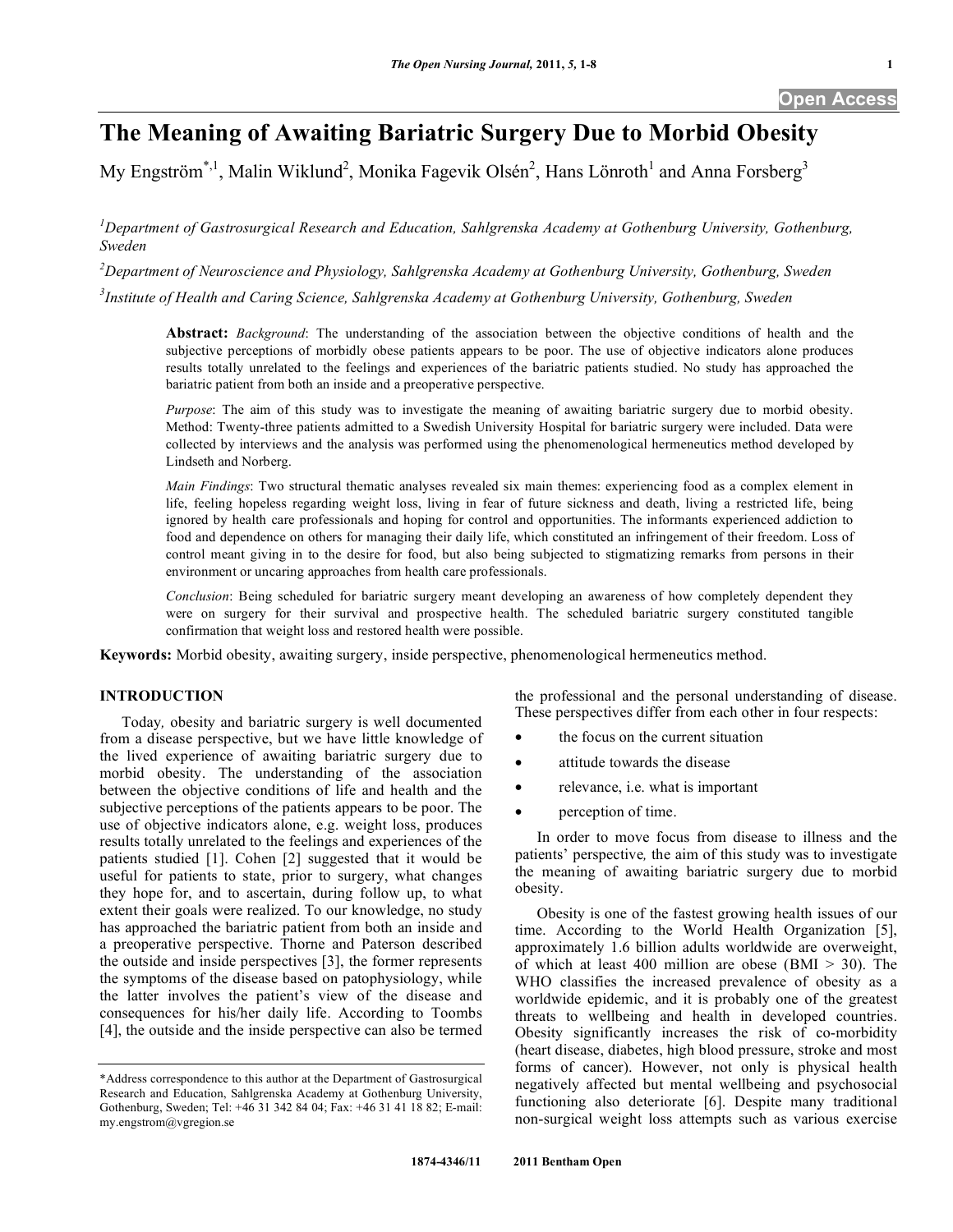regimens, diet, medication and psychotherapy, the results are poor and the patients usually regain any weight they have lost [7]. The only method with a long-lasting effect on weight reduction is surgery of different types, classified as "bariatric surgery" [8]. Although there are certain risks associated with undergoing surgery, they are limited compared to the benefits that weight loss involves for severely obese individuals [9]. The number of bariatric procedures in public hospitals in Sweden was approximately 1 500 in 2006, but considering that 175 000 Swedes have a BMI that would necessitate surgery, a conservatively estimated calculation indicates the need for around 10 – 15 000 procedures per year in Sweden [10]. The WHO [5] estimates that 2.3 billion adults will be overweight in 2015 and that some 700 million will be obese.

 What we already know is that bariatric surgery patients constitute a fast growing, relatively new population for many hospitals and health professionals as well as presenting a caring challenge because virtually every aspect of their treatment is affected by their size [11]. The strong negative social stigma due to obesity is also well documented, and a number of myths and assumptions surround eating and obesity [12]. Likewise*,* there are numerous publications available regarding obesity as a disease, its mechanisms, comorbidities, interventions and prevention in developed countries [5, 9]. To our knowledge, only a few studies, performed postoperatively, have explored the patient's own perceived experience of the bariatric surgery procedure [13- 18]. These studies report that surgery was viewed as a last resort for providing structure in life. Many patients experienced higher self-esteem and increased energy, as well as better control over their eating behavior and an overall change in their relationship to food after surgery. This in turn transformed the perception of their health status. All these changes could be achieved through an improved sense of control after surgery [15-17]. Some patients felt as if they were reborn and had undergone a transformation [13, 19], while one described it as totally different but still evolving, but adding that one must be careful who you tell because the stigma continues [14]. In an extensive literature review*,* Van Hout *et al*. [20] concluded that it is important for health care providers to identify aspects of a patient's psychological make-up, personality and eating behaviours that are relevant to his/her adjustment after surgery, so that various interventions can be used to improve prognosis. According to Gentry *et al*. [21] and Rydén *et al*. [22], patients' ability to adjust their eating behaviour and comply with dietary rules will determine the long-term outcome.

#### **MATERIALS AND METHODS**

#### **Participants**

 In total, a group of a consecutive series of 23 pre-op Swedish patients (14 women and 9 men) with a mean age of 40.9 years (range 21-62) and a mean BMI of  $52.2 \text{ kg/m}^2$ (range 38.4-67.6) were included in the study. Inclusion criteria were: admitted to a Swedish University Hospital for bariatric surgery (indications for surgery adhered to the criteria from The National Institutes of Health 1991) [23], aged between 18 and 65 years and Swedish speaking. All participants fulfilled the inclusion criteria. Details are presented in Table **1**. All respondents were invited by letter

to participate in the study. Informed written consent was obtained. The time and place for the interview was agreed by telephone. All respondents were interviewed at the hospital.

# **Table 1, Patient Characteristics for 23 Patients Being Morbidly Obese and Awaiting Bariatric Surgery**

| Sex (Female/Male)                      | 14/9             |
|----------------------------------------|------------------|
| Age, years in median (range)           | $40,9(21-62)$    |
| BMI, $\text{kg/m}^2$ in median (range) | 52,2 (38,4-67,6) |
| Heart failure or infarction            | 4/23             |
| Hypertension                           | 5/23             |
| Dyspnoea                               | 2/23             |
| Back pain                              | 5/23             |
| Pain in feet, knees and/or hips        | 13/23            |
| Sleep apnoea                           | 3/23             |
| <b>Diabetes</b>                        | 6/23             |
| Patient with $>$ two co-morbidities    | 5/23             |
| Gainfully employed                     | 14/23            |
| Disability pension or sick leave       | 7/23             |
| Student                                | 2/23             |
| Married or cohabiting                  | 14/23            |
| Single                                 | 9/23             |

#### **Data Collection**

 A phenomenological hermeneutic approach was chosen as the participants' lived experience was of interest in order to gain a deeper understanding of the meaning of awaiting bariatric surgery due to morbid obesity. Data collection was by means of interviews that were audio-taped and transcribed verbatim, and the transcripts were compared with the tapes to ensure the accuracy of the narratives. The interviews took the form of an open dialogue. The first question was "Can you please tell me about your reasons for choosing bariatric surgery?". Follow-up questions were posed including their expectations of surgery, explanations about reasons for obesity, how they viewed their body and themselves, consequences in daily life, eating behaviour and relationship to food. The interviews lasted between 20 and 60 minutes.

#### **Data Analysis**

 A phenomenological-hermeneutic method inspired by Ricoeur [24, 25] and developed by Lindseth and Norberg [26] was applied. The method consists of three steps, the first being *the naïve reading*, in which interviews were read several times in order to become familiar with the text and reach an initial understanding [26]. In the next step, *the structural analysis*, the text was divided into meaning units in accordance with the aim of the study. The meaning units were then brought together and grouped into themes and subthemes. In the final phase, *the comprehensive understanding*, the text was read again, while reflecting on the themes pertaining to what it means to be awaiting bariatric surgery due to morbid obesity. The interpretation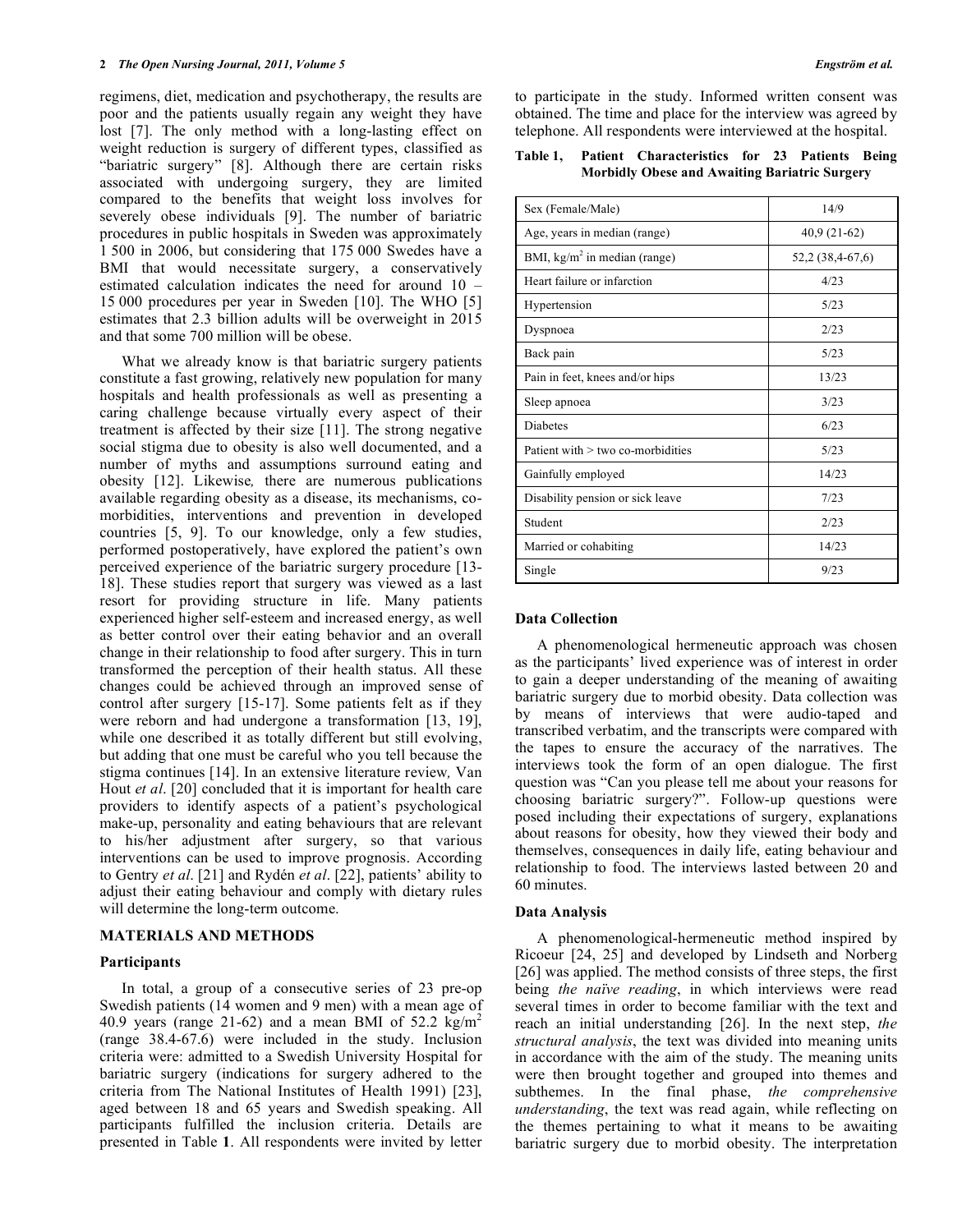was guided by the authors' pre*-*understanding based on their extensive experience of working with bariatric patients, teaching in surgical nursing as well as knowledge of previous research. This pre-understanding was constantly reflected upon and reconsidered during the data analysis and interpretation process.

 Trustworthiness is important in qualitative studies. To enhance credibility [27] and prevent retrospective distortion or misinterpretation, the participants' statements were followed up by new questions. Quotations were used in order to illustrate the participants' views. Conformability (neutrality) was achieved by our description of the different steps in the analysis process and of how the various themes in the structural analysis were created based on quotations. With regard to dependability and conformability, the full text of the interviews was read by all authors, and only statements relevant to the aim of the study were included in the final analysis. Transferability was ensured by the fact that the interviews were performed at about the same time interval before admission to the hospital ward for surgery. This makes it possible to transfer the findings to other patients who are awaiting bariatric surgery. The authors agreed that the presented interpretation was the most reliable, although alternative interpretations were considered.

#### **Ethical Considerations**

 Approval to perform the data collection was granted by the human research ethics committee at Gothenburg University Hospital*.* Before the interview started, the patients were once again informed about the aim of the study and the data analysis, aspects of confidentiality and were given the opportunity to withdraw. Arrangements were made to refer the interviewee to a counsellor if necessary. Quotations in the Results section were carefully chosen in order not to reveal the identity of any participant or risk breeching confidentiality. We were unable to envisage any negative or harmful effects for the participants and at all times endeavoured to ensure that they were not exploited during the research process.

#### **RESULTS**

 The findings involve two thematic structural analyses in order to comprehensively grasp the experienced meaning of awaiting bariatric surgery due to morbid obesity. The basic assumption behind the analysis was that the patient's mere presence in the hospital in order to be admitted for bariatric surgery implies a state of suffering due to many years of struggling to lose weight and having reached a point where no intervention other than surgery remained. The first naïve understanding of the interview text revealed that awaiting bariatric surgery involved loss of control, and the initial structural analysis covers the meaning of being in this state (Table **2**). The findings are illuminated by quotations from the informants.

# **The First Structural Analysis**

#### *Experiencing Food as a Complex Element in Life*

 When analysing the interviews, a clear pattern of food as a complex element in life emerged. Food as a way of socializing with friend*s* was mostly mentioned by the male respondents.

*"I have always enjoyed food and cooking is great fun. One of my favourite pastimes is cooking good food. No one can accuse me of lousy cooking, that's for sure."* 

# **Table 2. Structural Analysis of the Meaning of Being in Loss of Control Over Food Among 23 Morbidly Obese Persons Awaiting Bariatric Surgery**

| <b>Sub Themes</b>                                                                                                                              | <b>Main Theme</b>                                 |
|------------------------------------------------------------------------------------------------------------------------------------------------|---------------------------------------------------|
| Enjoying food and cooking<br>Experiencing addiction to food<br>Experiencing food as consolation<br>Desiring a mechanism to control eating      | Experiencing food as a<br>complex element in life |
| <b>Experiencing failure</b><br>Experiencing negative and dissatisfied<br>feelings towards one's appearance<br>Blaming oneself for eating wrong | Feeling hopeless regarding<br>weight loss         |

 Several informants viewed their relationship to food as a form of abuse and some drew analogues with alcoholism.

> *"I view this as an addiction. In the same way as alcoholism is an addiction, I am addicted to food".*

 Some of them, mostly women, expressed that they used food as a consolation when feeling sad, angry or unfairly treated, but also when feeling happy or celebrating something.

> *"I eat when I'm sad, when I need comfort, when I celebrate or when I'm happy or hungry. Yes, that's my way. I have actually used food both in joy and sorrow. There are people who don't eat at all when they're sad, worried or in trouble. I eat a huge amount then".*

 Several of the informants expressed that they desired a mechanism in their body that could help them control their eating behaviour.

> *"I need this superior person telling me what to do. I view the operation as a superior person, since it will make my bowel smaller, thus I have to eat less. It may sound strange, but somehow my stomach will set the limit. Now my stomach tells me to eat more and more. I won't be like that after the operation, so I think it can help me a great deal and it will also give me health."*

# *A Feeling of Hopelessness Regarding Weight Loss*

 Losing weight and regaining it involving feelings such as hopelessness was a common occurrence for these patients. They felt that this endless roller coaster of unsuccessful dieting could only be stopped with the help of surgery.

> *"… I kept on gaining weight all the time, and then I tried a large number of things and nothing worked, some things worked for a while, but then I gained twice as much weight…"*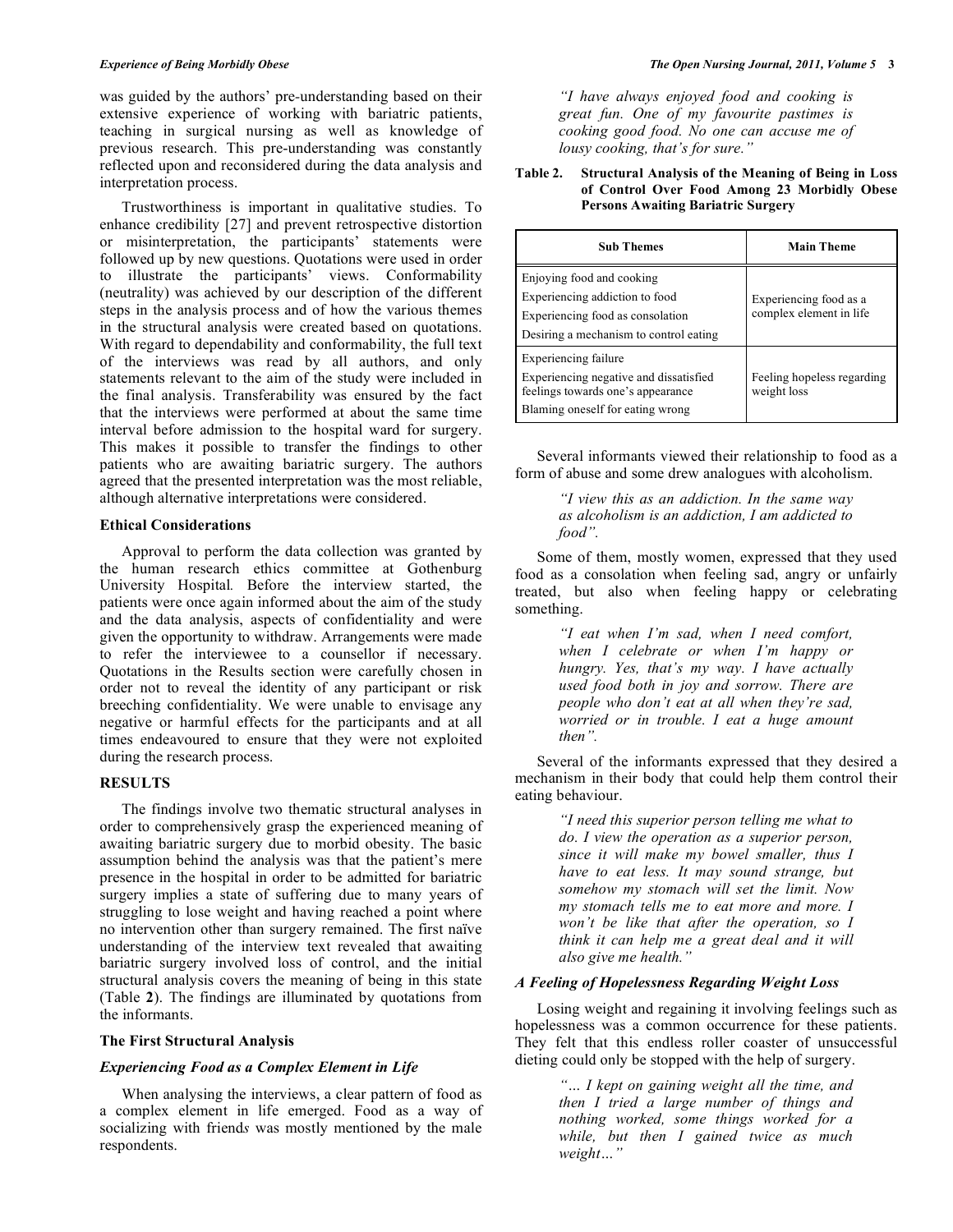*"So, I've tried all other ways, and I had so many backlashes that I wanted a more lasting effect. So I thought that surgery was the only option."* 

 When the patients thought of their bodies they experienced a very negative and dissatisfied feeling. They often avoided mirrors and rarely weighed themselves so as not to be confronted by their appearance. They felt hatred and disgust about themselves. These feelings were enforced by nasty and defamatory comments from people around them.

*"I hate mirrors."* 

*".. I have no idea, I haven't weighed myself for over a year until today and then I shut my eyes"* 

*"… but you can see the glances (sigh), they hurt as much as words."* 

 Being obese often led to changes in self respect. They felt guilty about being unable to control their weight, and the overweight resulted in sadness and shame that sometimes led to social isolation.

*"…I've eaten wrong, so I blame myself."* 

*"You don't mix socially, it is difficult, and you lock yourself inside the apartment."* 

*"You feel as if you are less valuable when you're obese."* 

*"… I don't think I see myself as being as big as I actually am. I don't look at myself. I think I would bury myself and die if I did."* 

*"… and when you finally realise that you cannot do it by yourself, it feels like a failure to have to undergo surgery – it shouldn't be necessary."*

# *The Second Structural Analysis*

 A second naive reading and structural thematic analysis revealed that, besides their loss of control over food, the informants experienced restrictions in every possible area of life due to obesity, leading to expectations of control and opportunities as a result of the scheduled bariatric surgery. The second thematic structural analysis described the meaning of awaiting bariatric surgery (Table **3**).

# *Being in Fear Future Sickness and Death*

 All the patients reported a deterioration in their health as a major reason for requesting bariatric surgery. That obesity leads to co-morbidities was clear to all participants and they were pessimistic about their own future health. Lack of health consisted of physical morbidity such as the development of heart disease, cancer and bodily pain related to joint, back, knee and foot strain.

> *".. then I have pain in my back and my legs and now I've also got pain in my hip. I just can't move and I feel that I don't want to go on like this."*

*"there are medical reasons, I suffer from diabetes, hypertension and obesity, and together these conditions affect my future."* 

**Table 3. Structural Analysis of the Meaning of Awaiting Bariatric Surgery Among 23 Morbidly Obese Persons**

| <b>Sub Themes</b>                                                                                                                                                                                                                                                                                   | <b>Main Theme</b>                                     |
|-----------------------------------------------------------------------------------------------------------------------------------------------------------------------------------------------------------------------------------------------------------------------------------------------------|-------------------------------------------------------|
| Feeling like having had enough<br>Experiencing present illness<br>Being afraid of further illness                                                                                                                                                                                                   | Being in fear of<br>prospective sickness<br>and death |
| Experiencing limitations in everyday life<br>Being unable to manage a job<br>Lacking energy to play with one's child<br>Being afraid of losing one's spouse<br>Experiencing insult from people around<br>Feeling no hope to find clothes that fit<br>Feeling discriminated on the employment market | Experiencing a<br>restricted life                     |
| Feeling disinterest from the caring staff<br>Experiencing difficulties to get the right treatment                                                                                                                                                                                                   | Being disregarded by<br>health care<br>professionals  |
| Needing something to control one's food intake.<br>Hoping to manage more<br>Hoping to play a part in society again<br>Hoping to survive                                                                                                                                                             | Expecting control<br>and opportunities                |

 Other narratives described feelings of anxiety and giving up.

> *"..sometimes you get these feelings, I get anxious and am tired of everything. It becomes harder and harder".*

 They expressed fear of sickness, and some of the patients predicted a premature death if they failed to lose weight in the near future.

> *"… but after the cardiac infarction it started to get serious. If nothing changes, another infarction will occur and if there are still no changes then, maybe a wheelchair, maybe I will go blind…"*

# *Experiencing a Restricted Life*

 Restriction in daily life was a general experience among the informants. Being unable to take care of home and hygiene was one aspect.

> *"It is difficult to put on your socks and shoes, to wipe yourself after being to the toilet, difficult to get out of bed".*

Dependence on others was also common.

*"He has to do the cleaning, I haven't enough strength and he does the shopping"* 

 Planning the day to avoid unexpected events and embarrassing situations caused by the obesity was one common strategy.

> *"If I'm going out somewhere to deliver something [books], I have to plan how best to*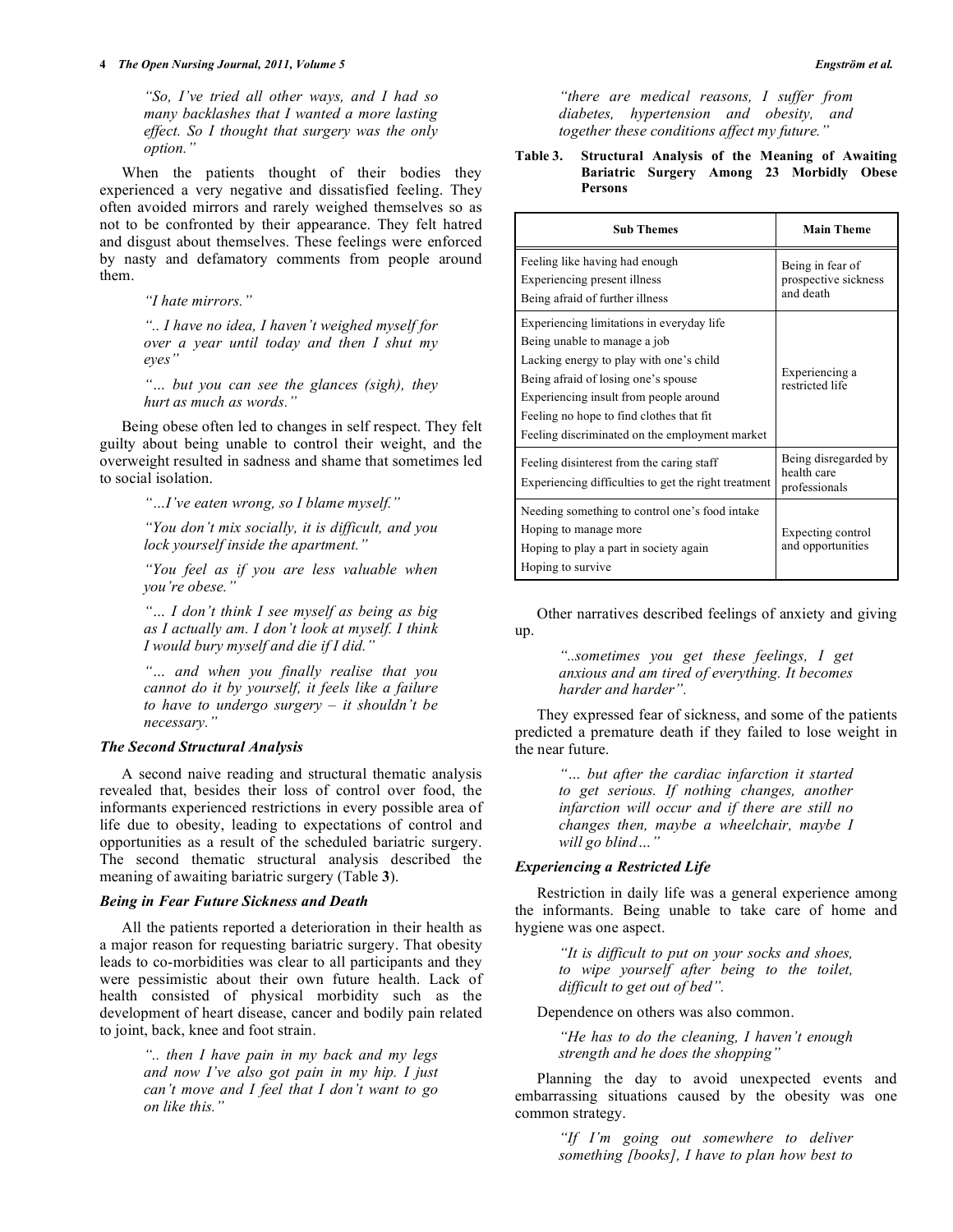*get there, so that I don't half kill myself carrying those bags of books."* 

 A majority of the informants experienced a restricted life when it came to family, friends and society.

> *"I suppose it's my overweight that caused my back and knee problems, that's why I was made redundant from work a couple of months ago. I can't handle the work anymore".*

They felt sorry about being unable to play with their kids,

*"because right now I have to live and I want to spend time with my child and maybe do things. I can't even go and take a swim in the public baths."* 

or afraid of losing their spouse.

*"and to be perfectly honest I am really disgusting, and it's not easy when you're this big, so there's a risk that my wife will leave me".* 

 The informants were often subjected to social stigmatization, and people made hurtful comments about their looks and weight.

> *"I was going through a door when some young people in front of me didn't hold it open and I became annoyed and commented on it. Then one of them turned around, stared at me and said: 'You fat old hag, why don't you practise opening the door yourself?' Then I became thrown over and looked at myself. Am I that fat? At moments like that I become upset and angry and might buy myself a chocolate bar".*

 One problem that created a feeling of hopelessness was difficulty finding suitable clothes.

> *"To buy clothes, I have no idea what my style is. Today I buy anything that fits. Oh, over there was something nice, but of course it's not suitable for me, I don't want to be so limited."*

 They also felt discriminated against on the employment market.

> *"I missed out on one job, I think it was because of my obesity, they didn't spell it out, but I suspect it because I had the other qualifications they were looking for."*

#### *Being Ignored by Health Care Professionals*

 Due to their failure to do anything about the obesity and related problems, the informants often had the impression that care staff had little interest in them.

> *"There's always this incidental comment about my weight. Then I feel insulted, get angry and upset and say that of course I need to lose weight and then I go and buy a bar of chocolate afterwards. There you have it, the need for consolation again, when I'm angry, sad or have been insulted".*

 They shared experiences that it had been difficult to obtain the right treatment for their obesity, and irrespective of what disease or illness they sought help for, they were always advised to lose weight.

> *"The only answer they give me is that if I lose weight my back will be fine. That's my experience. And if I tell them that my arm is broken, they say: lose weight and your arm will be fine. I have encountered that attitude both from physicians and other health care professionals".*

# *Expecting Control and Opportunities*

 A major reason for choosing surgery and feeling motivated about it was the sense of loss of control caused by obesity. The patients often reported that they had no control over their eating pattern, leading to uncontrollable weight gain.

> *"… and gain control over food…. When I eat, I eat a lot…..since I have such a large stomach it's difficult to control it just by my brain… so I feel that I need something…"*

 Another reason for applying for surgery was the hope of getting more out of life itself, an energy catalyser thanks to more normal weight, i.e. becoming more physically active and able to to obtain or keep a job.

> *"… you can manage more… be able to do things I haven't been able to do before"*

> *" to get a job and be able to go to town and so on."*

 A well functioning social situation in the family, with friends and playing an active part in society was something that the informants were hoping to achieve with the surgery and subsequent weight loss.

> *"Losing so much weight that you can join your friends playing indoor hockey"*

*"… being able to do things I couldn't manage before… silly things like just running after a ball."* 

One fundamental wish was also to simply survive.

*"I have a little boy and I would really like to survive and see him grow up".* 

#### **Comprehensive Understanding**

 Awaiting bariatric surgery was interpreted by the patients as an experience involving loss of control in relation to food and a feeling of hopelessness regarding future weight loss unless operated on. They experienced a state of addiction to food and dependence on others for managing their daily lives, thus constituting an encroachment on their freedom. Loss of control meant having no power over the desire for food, but also being subjected to stigmatizing remarks from persons in their environment or uncaring approaches on the part of health care professionals. Being scheduled for bariatric surgery meant coming to a realisation of how completely dependent they were on it for their survival and future health. The serious condition of the patients due to obesity meant that they were unable to look at themselves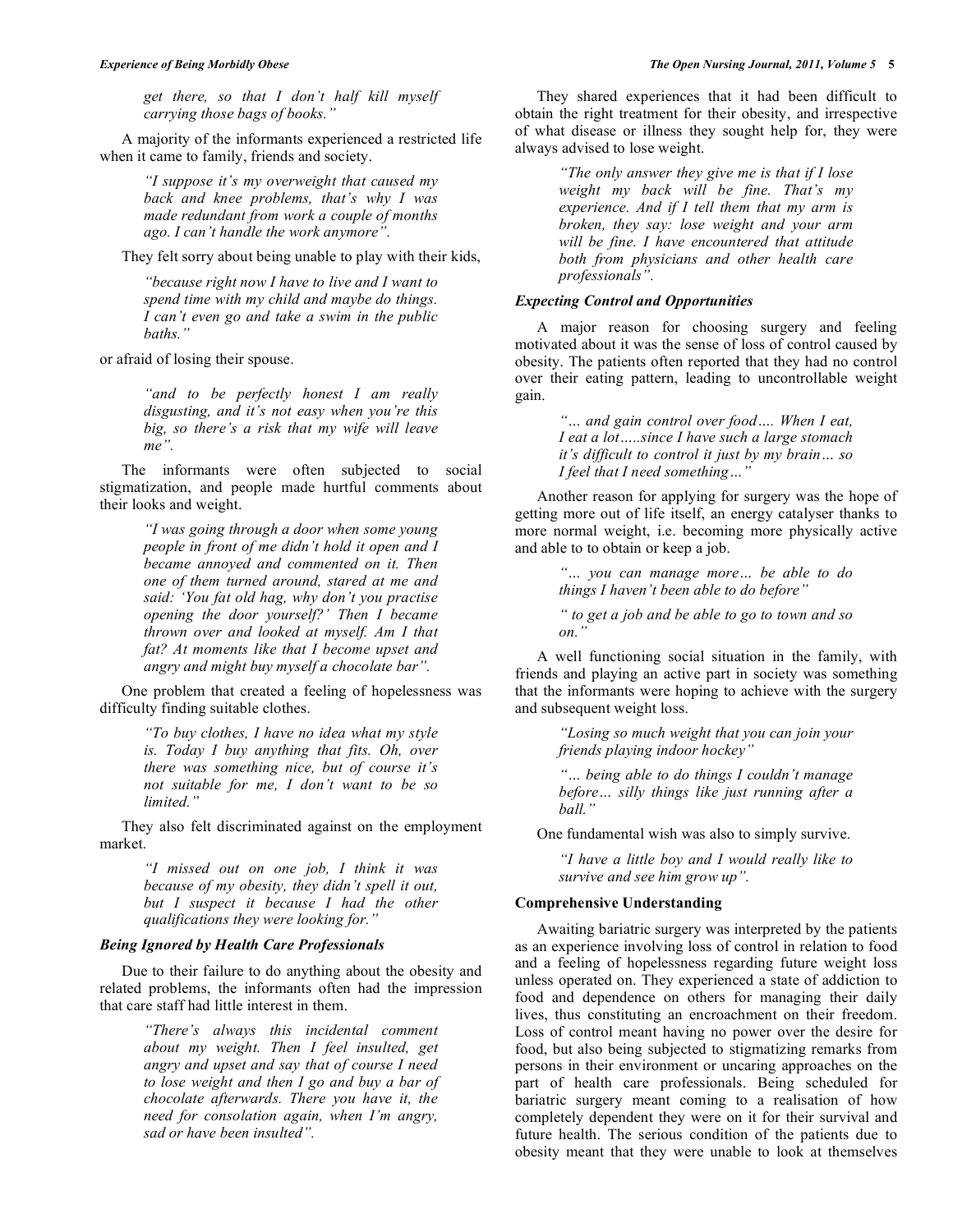without shame, guilt and even disgust. This meant enduring until bariatric surgery made it possible for them to escape their perceived predicament. The hope of seeing their children grow up, the ability to socialize with friends, take part in various activities and keep or obtain a job not only nurtured a desire to lose weight by surgery, but also the belief that they would recover and regain their freedom and independence. For the patients, the scheduled bariatric surgery constituted concrete confirmation that weight loss and restored health were possible.

#### **DISCUSSION**

# **Methodological Considerations**

 One limitation was that the informants came from the same hospital, implying that the results reflect only one medical and caring tradition. The results may have been different had patients from other hospitals also been included. Nevertheless, it is not the medical treatment itself that is under evaluation, but the experienced meaning of awaiting bariatric surgery due to morbid obesity. We argue that these experiences might be transferable and in some aspects universal, irrespective of the bariatric surgery setting. Phenomenological hermeneutics contributes to a deeper awareness of the perspective of the human subject by showing how knowledge can increase through describing, interpreting and understanding the experiences and expectations of patients who require surgery due to morbid obesity. When designing this study, one of the main questions was how to best obtain knowledge about morbidly obese patients' experiences prior to bariatric surgery. In spite of the burden of stigma, the only group able to provide such information comprises the patients involved. In line with Kvale [28], we took account of the asymmetric power relation inherent in interviews. Having reflected on the power dynamics, we are satisfied that the knowledge obtained was not misused during the interpretation and presentation of the data. The open-ended questions meant that the participants could answer in a way that they felt relevant to the situation as well as describe their thoughts and feelings about their obesity. Their descriptions were often vivid, despite the fact the they had previously experienced many negative caring encounters. The researcher who conducted the interviews has many years' experience of caring encounters with morbidly obese patients and tried to establish a relationship characterized by trust in order to gently probe this topic. We are satisfied that the data collection procedure and method employed were appropriate and that, by the use of a new perspective on this particular patient group, a deeper understanding has been achieved.

#### **Reflection on the Findings**

 To our knowledge, no previous study has approached bariatric patients, preoperatively as well as from an inside perspective. Therefore these findings provide a unique and in-depth understanding of the meaning of awaiting bariatric surgery due to morbid obesity. Both outside and inside perspectives are important and valid; there is no contradiction between them. But it is essential to be aware of the different perspectives and above all one's own personal attitude [4]. Staff members expect the obese patient to adhere to nutritional restrictions after bariatric surgery, as well as

advice regarding medical treatment and recommended life style changes. The patient, on the other hand, views the obesity in terms of the consequences for his/her daily life and interprets its meanings in a different way. We converse with and approach the bariatric patient from a reductionist perspective, with little knowledge of the perceived experience of obesity and deterioration in health status. We can capture the lived experiences of bariatric patients by obtaining their inside perspective by means of interviews.

When comparing our results with other qualitative studies [15-17], there are similarities when it comes to seeking bariatric surgery because of a deterioration in health, social life, the search for a stop mechanism for over*-*eating and surgery as a last resort. What have not been described before, or only very briefly, are the negative feelings about caring encounters. This study also adds new knowledge about the patients considering food as a substance that can be abused, by their use of words such as abuse and addiction when talking about their relationship to food. Also new is the patients' experienced lack of empowerment in their obese condition, where they were helpless due to their own lack of power to stop overeating, dependent on others to assist them in everyday life and on more or less prejudiced health care professionals. Almost none of the participants spoke about their own part in this treatment and of losing weight after surgery; as if there was a total lack of empowerment and that surgery itself would give them control over their eating, weight loss and life.

 The participants viewed surgery as the last resort after several unsuccessful dietary treatments as well as a control tool for their eating habit*,* which is in line with Ogden *et al*. [15, 16]. The importance of realistic and reasonable expectations of surgery is described by Van Hout *et al*., Walfish and Brown and Dalle Grave *et al*. [20, 29, 30]. Wysoker [17] discussed that when the structure of surgery is no longer present, reality sets in and the structure has to be replaced by lifestyle changes. Bocchieri [13] also highlighted the fact that surgery does not always lead to a simple and positive outcome. Several of her interviewed patients reported negative situations that occurred, such as existential questions, changes in relationships with spouses/significant others and various social relationships. We argue that it is important that patient*s* are aware that surgery is not the only key to a successful outcome. Our role as caregivers is to encourage and support the patient to be more motivated in his/her treatment and have realistic expectations on surgery. This educational conversation should start before surgery.

 It is of vital importance that we as caregivers listen to the patients*'* own experience, so that we can promote individual care. According to Buxton [31]*,* this can be achieved by creating a therapeutic relationship by means of respect and a positive attitude, as in such a relationship the patients are more likely to share their experiences and expectations with the caregiver. If we understand the patients' preoperative experience and expectations on surgery, we can identify risk factors, e.g. overconfidence in the surgery itself, lack of empowerment in the treatment and "emotional eaters", all of which might be negative for an optimal pre- and post surgery care and weight loss. According to the literature, the reasons for obesity are multiple and complex and not simply a result of overeating. Caring for the obese patient seeking bariatric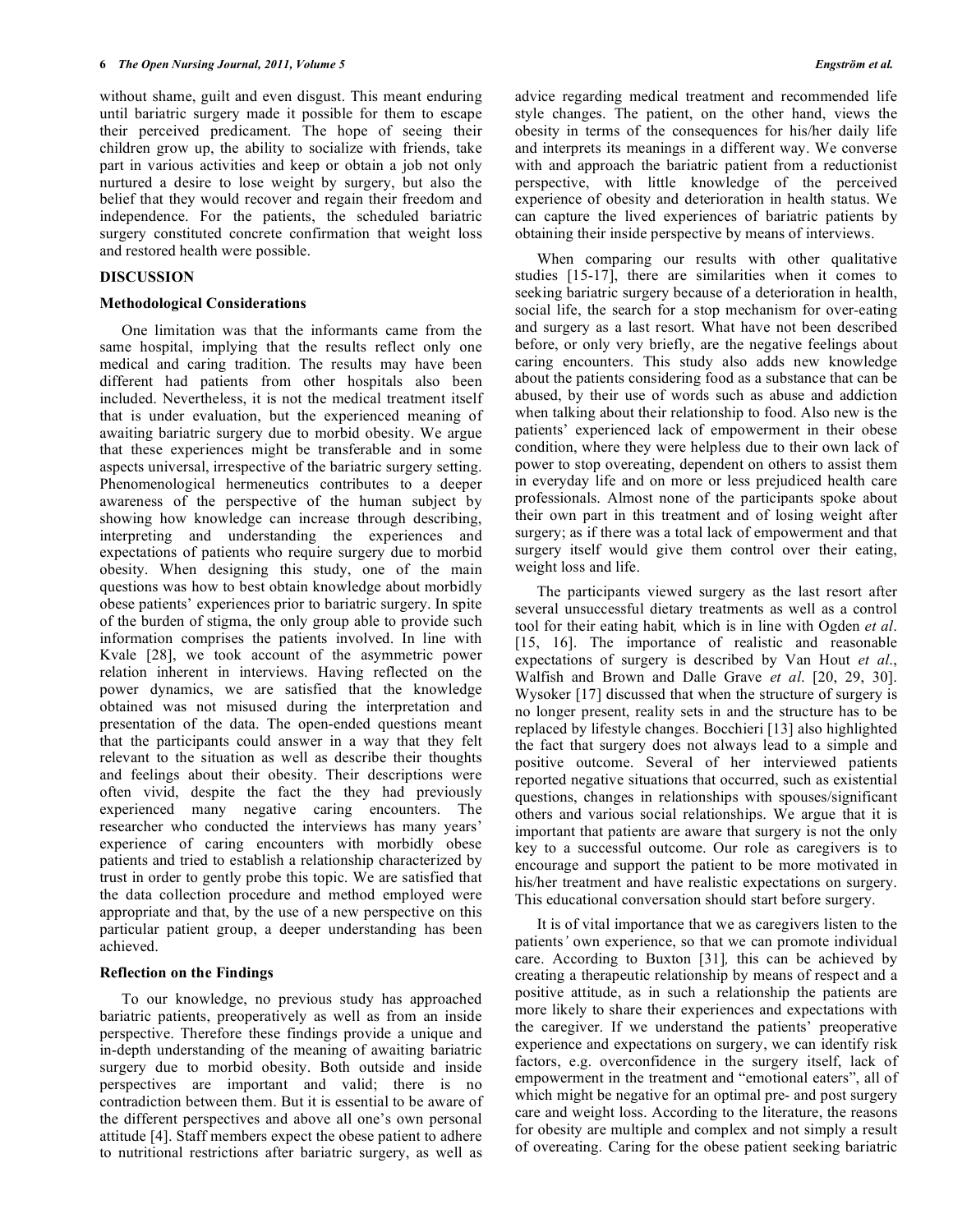surgery is also a challenging task. Identifying the relationship between obesity and various other aspects is essential at the pre-operative stage, so that we can initiate the necessary interventions after surgery to achieve a successful long-term outcome. One of the most challenging findings in our study was the respondents' complex relationship to food, involving strong emotional aspects, and among other things leading to addictive behaviour. One aspect that might affect the long-term maintenance of weight loss is, according to Walfish and Brown [32], so called "emotional eaters"; patients who use food to overcome boredom, reduce stress and cope with depression. Bocchieri *et al*. [13] also described how patients who considered themselves "emotional eaters" had the greatest difficulties adapting their post surgery eating behaviour. We believe that identifying these patients before surgery can help us plan early interventions in order to achieve a successful outcome.

 Considering food as a form of addiction brings to mind other similar conditions such as alcohol abuse, which was mentioned by several participants. Alcoholism is often viewed as a disease of denial, involving shame and guilt among the patients involved and leading to severe personal and social consequences. According to the Diagnostic and statistical manual of mental disorders, DSM IV [33], substance dependency involves tolerance, and the fact that the substance is used more often and to a greater extent than intended. There is also an enduring desire or unsuccessful attempts to limit or control the use of the substance. Several informants confirmed food abuse and there was a strong need for a stop mechanism to control their eating behaviour. All participants had made several attempts with various methods to lose weight, but always regained it along with some extra kilos.

 The results of this study emphasize that the addictive aspect of obesity must be considered when assessing patients for bariatric surgery.

 In many cases, a significant, underlying cause of morbid obesity is genetic, and it should be emphasized that obesity is not a weakness but a disease that is largely caused by a person's genetic makeup [7]. However, in this study, many participants explained their obesity by food and overeating, leading to severe consequences that negatively affected daily life. No participant claimed that his/her genetic makeup was the cause of his/her obesity and illness.

 The caring encounters reported in this study were mainly negative. The health care professionals, i.e. nurses, were unable to acknowledge or confirm the true suffering of these patients, regardless of the level of care. Here, guidance could offer a real opportunity to better care for these patients. However, the patients do not want guidance that only provides superficial information about diet, exercise or medication. Such guidance only makes things worse, leading to increased food intake and a more negative self-perception. Thus, there is a need for courageous nurses and other professionals who dare to examine the problems in depth, in order to find out what is really essential for the morbidly obese patient. According to Fagerström *et al*. [34], a nursing deficiency that takes the form of not noticing or understanding the patient's desire for confirmation can be a sign of lack of courage, lack of compassion, lack of ability to interpret the patient's signals and insufficient knowledge of existential matters. When starting an obesity surgery programme, the care environment will require several modifications as well as certain items of obesity-related equipment. However, it is also of vital importance to address and discuss obesity bias among staff members, as they have an obligation to understand, accept and project a professional attitude towards the morbidly obese patient [34]. It is a delicate task to find out what problems, needs and desires are hidden under the surface or behind attitudes without violating the patient's dignity. Even during assessment, we believe that a multi-professional approach is essential in order to comprehend the complexity of the patient's perceived suffering.

 In conclusion, the reported consequences of obesity in daily life were extensive. Since obesity is a complex disease*,* we believe it is vital to involve significant family members at an early stage of the caring process. A next of kin could act as a coach during all phases before and after bariatric surgery. The clinical nurse specialist or the primary nurse could be responsible for identifying suitable support persons among family members, relatives and/or friends. When caring for a pre op bariatric patient it is important to ensure that he/she has realistic goals in relation to surgery, or there is a risk that he/she will regard it as another failure.

 Suggestions for further research include studying the strategies used by next of kin or relatives to approach the morbidly obese patient pre- and post surgery, as well as the obese patient's experiences of being obese as well as of normal weight. Other areas of interest are long-term follow ups after surgery, patients who were unable to maintain their weight loss or who did not have a successful outcome from surgery.

# **REFERENCES**

- [1] Najman JM, Levines S. Evaluating the impact of medical care and technologies on the quality of life: a review and critique. Soc Sci Med 1981; 15 (2-3): 107-15.
- [2] Cohen C. On the quality of life: some philosophical reflections. Circulation 1982; 66 (Suppl. III): 29-33.
- [3] Thorne SE, Paterson BL. Two decades of insider research: what we know and don't know about chronic illness experience. Annu Rev Nurs Res 2000; 18: 3-25.
- [4] Toombs SK. The meaning of illness: a phenomenological account of the different perspectives of physician and patient. Philosophy and medicine. Dordrecht: Kluwer 1992.
- [5] World Health Organization (WHO). Available from URL: http: //www.who.int/topics/obesity/en/ [Cited: 25 November 2010].
- [6] Karlsson J, Taft C, Ryden A, *et al*. Ten-year trends in healthrelated quality of life after surgical and conventional treatment for severe obesity: the SOS intervention study. Int J Obes 2007; 31: 1248-61.
- [7] Martinez OT. Overwiev of obesity. Crit Care Nurs Q 2003; 26(2): 162-5.
- [8] Sjostrom L, Lindroos AK, Peltonen M, *et al.* Lifestyle, diabetes, and cardiovascular risk factors 10 years after bariatric surgery. N Engl J Med 2004; 351(26): 2683-93.
- [9] Spence-Jones G. Overview of obesity. Crit Care Nurs Q 2003; 26(2): 83-8.
- [10] Näslund I, Boman L, Näslund E, *et al*. NIOK 2.0: Nationella Indikationer för Obesitas Kirurgi, S.K.o.L. Socialstyrelsen, 2009.(in Swedish) Available from URL: http: //www.sfoak.se/wpcontent/niok\_2009.pdf [Cited: 25 November 2010].
- [11] Blackwood HS. Obesity: a rapidly expanding challenge. Nurs Manag 2004; 35(5): 27-35.
- [12] Reto CS. Psychological aspects of delivering nursing care to the bariatric patient. Crit Care Nurs Q 2003; 26(2): 139-49.